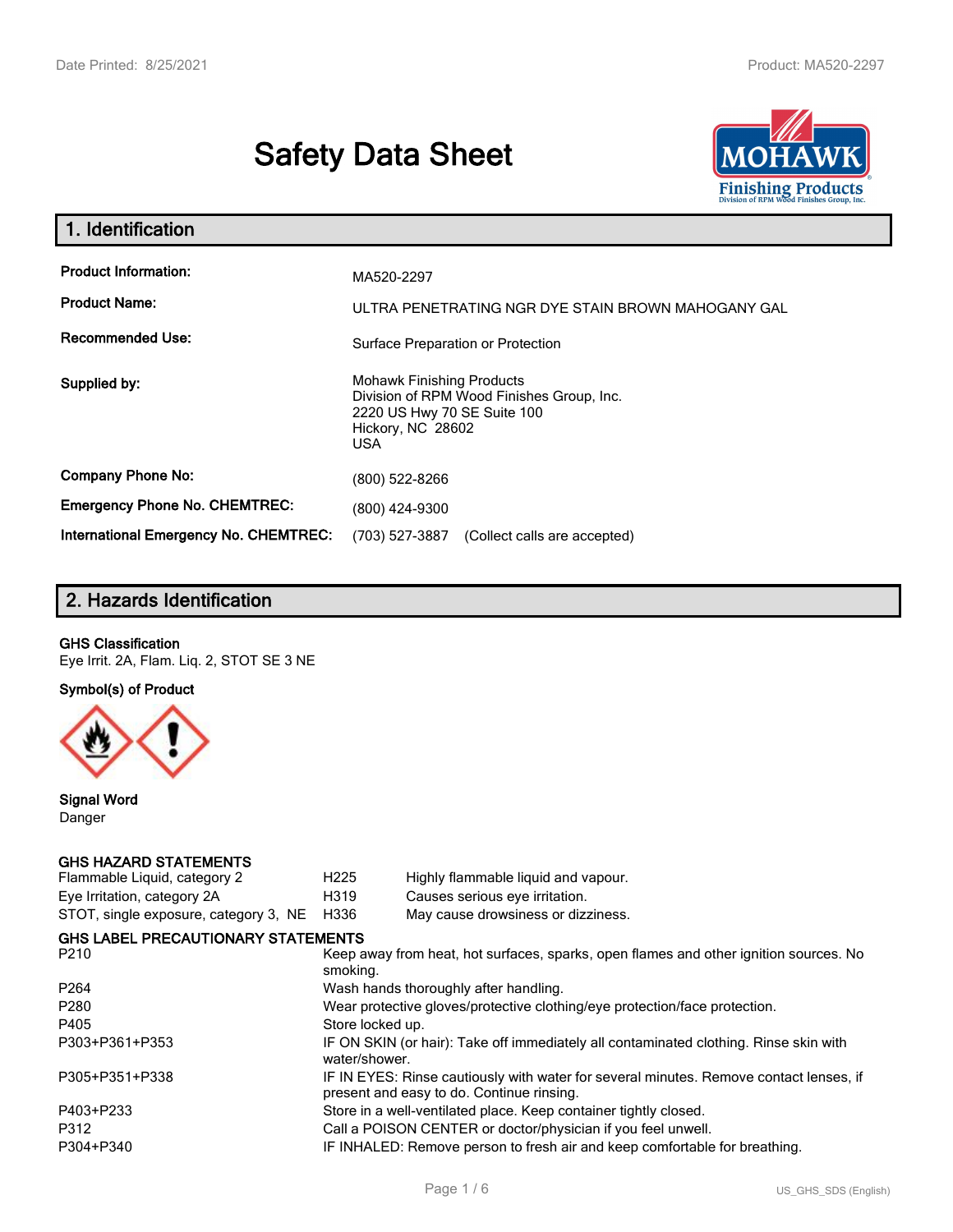| P337+P313                               | If eye irritation persists: Get medical advice/attention.      |  |  |  |
|-----------------------------------------|----------------------------------------------------------------|--|--|--|
| P403+P235                               | Store in a well-ventilated place. Keep cool.                   |  |  |  |
| <b>GHS SDS PRECAUTIONARY STATEMENTS</b> |                                                                |  |  |  |
| P <sub>240</sub>                        | Ground/bond container and receiving equipment.                 |  |  |  |
| P <sub>241</sub>                        | Use explosion-proof electrical/ventilating/lighting/equipment. |  |  |  |
| P <sub>242</sub>                        | Use only non-sparking tools.                                   |  |  |  |
| P <sub>243</sub>                        | Take precautionary measures against static discharge.          |  |  |  |
|                                         |                                                                |  |  |  |

# **3. Composition/Information on ingredients**

| <b>Chemical Name</b>              | CAS-No.  | Wt. %       | <b>GHS Symbols</b>    | GHS  |
|-----------------------------------|----------|-------------|-----------------------|------|
| acetone                           | 67-64-1  | 75-100      | GHS02-GHS07           | H225 |
| ethanol                           | 64-17-5  | $2.5 - 10$  | GHS02                 | H225 |
| propylene glycol monomethyl ether | 107-98-2 | $0.1 - 1.0$ | GHS02-GHS06-<br>GHS07 | H226 |

**GHS Statements** H225-302-319-332-336 H226-331-336

The exact percentage (concentration) of ingredients is being withheld as a trade secret.

The text for GHS Hazard Statements shown above (if any) is given in the "Other information" Section.

## **4. First-aid Measures**



FIRST AID - EYE CONTACT: IF IN EYES: Rinse cautiously with water for several minutes. Remove contact lenses, if present and easy to do. Continue rinsing. If eye irritation persists: Get medical advice/attention.

FIRST AID - SKIN CONTACT: IF ON SKIN (or hair): Take off immediately all contaminated clothing. Rinse skin with water/shower.

FIRST AID - INGESTION: IF SWALLOWED: rinse mouth. Do NOT induce vomiting. IF exposed or if you feel unwell: Call a POISON CENTER or doctor/physician.

FIRST AID - INHALATION: IF INHALED: Remove person to fresh air and keep comfortable for breathing.

# **5. Fire-fighting Measures**

**SPECIAL FIREFIGHTING PROCEDURES:** Evacuate all persons from the fire area to a safe location. Move non-burning material, as feasible, to a safe location as soon as possible. Fire fighters should be protected from potential explosion hazards while extinguishing the fire. Wear self-contained breathing apparatus (SCBA) and full fire-fighting protective clothing. Thoroughly decontaminate all protective equipment after use. Containers of this material may build up pressure if exposed to heat (fire). Use water spray to cool fire-exposed containers. Use water spray to disperse vapors if a spill or leak has not ignited. DO NOT extinguish a fire resulting from the flow of flammable liquid until the flow of the liquid is effectively shut off. This precaution will help prevent the accumulation of an explosive vapor-air mixture after the initial fire is extinguished.

**FIREFIGHTING EQUIPMENT:** This is a NFPA/OSHA Class 1B or less flammable liquid. Follow NFPA30, Chapter 16 for fire protection and fire suppression. Use a dry chemical, carbon dioxide, or similar ABC fire extinguisher for incipeint fires. Water may be used to cool and prevent rupture of containers that are exposed to heat from fire.

# **6. Accidental Release Measures**

#### **ENVIRONMENTAL MEASURES:** No Information

**STEPS TO BE TAKEN IN CASE MATERIAL IS RELEASED OR SPILLED:** Follow personal protective equipment recommendations found in Section VIII. Personal protective equipment needs must be evaluated based on information provided on this sheet and the special circumstances created by the spill including; the material spilled, the quantity of the spill, the area in which the spill occurred, and the training and the expertise of employees in the area responding to the spill. Never exceed any occupational exposure limits. Shut off ignition sources; including electrical equipment and flames. Do not allow smoking in the area. Do not allow the spilled product to enter public drainage system or open waterways.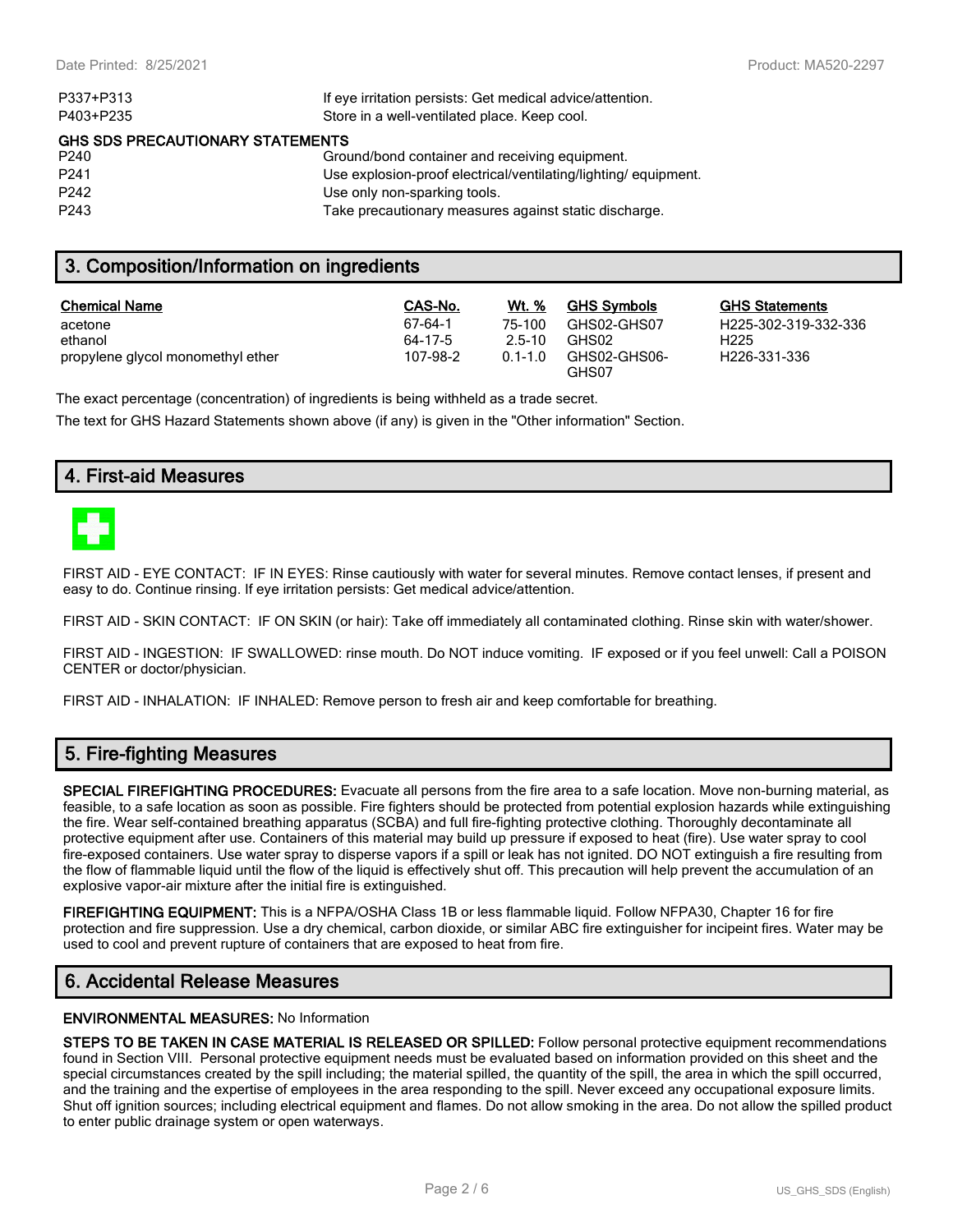# **7. Handling and Storage**



**HANDLING:** Avoid inhalation and contact with eyes, skin, and clothing. Wash hands thoroughly after handling and before eating or drinking. In keeping with safe handling practices, avoid ignition sources (smoking, flames, pilot lights, electrical sparks); ground and bond containers when transferring the material to prevent static electricity sparks that could ignite vapor and use spark proof tools and explosion proof equipment. Empty containers may retain product residue or vapor. Do not pressurize, cut, weld, braze, solder, drill, grind, or expose container to heat, flame, sparks, static electricity, or other sources of ignition. Any of these actions can potentially cause an explosion that may lead to injury.

**STORAGE:** Keep containers closed when not in use. Store in cool well ventilated space away from incompatible materials.

# **8. Exposure Controls/Personal Protection**

| Ingredients with Occupational Exposure Limits |                      |                       |                          |                         |  |
|-----------------------------------------------|----------------------|-----------------------|--------------------------|-------------------------|--|
| <b>Chemical Name</b>                          | <b>ACGIH TLV-TWA</b> | <b>ACGIH-TLV STEL</b> | <b>OSHA PEL-TWA</b>      | <b>OSHA PEL-CEILING</b> |  |
| acetone<br>ethanol                            | $250$ ppm<br>N.D.    | 500 ppm<br>$1000$ ppm | $1000$ ppm<br>$1000$ ppm | N.D.<br>N.D.            |  |
| propylene glycol monomethyl ether             | 50 ppm               | $100$ ppm             | N.D.                     | N.D.                    |  |

**Further Advice: MEL = Maximum Exposure Limit OES = Occupational Exposure Standard SUP = Supplier's Recommendation Sk = Skin Sensitizer N.E. = Not Established N.D. = Not Determined**

#### **Personal Protection**



**RESPIRATORY PROTECTION:** Use adequate engineering controls and ventilation to keep levels below recommended or statutory exposure limits. If exposure levels exceed limits use appropriate approved respiratory protection equipment.





**EYE PROTECTION:** Wear chemical-resistant glasses and/or goggles and a face shield when eye and face contact is possible due to splashing or spraying of material.



**OTHER PROTECTIVE EQUIPMENT:** No Information

**HYGIENIC PRACTICES:** It is good practice to avoid contact with the product and/or its vapors, mists or dust by using appropriate protective measures. Wash thoroughly after handling and before eating or drinking.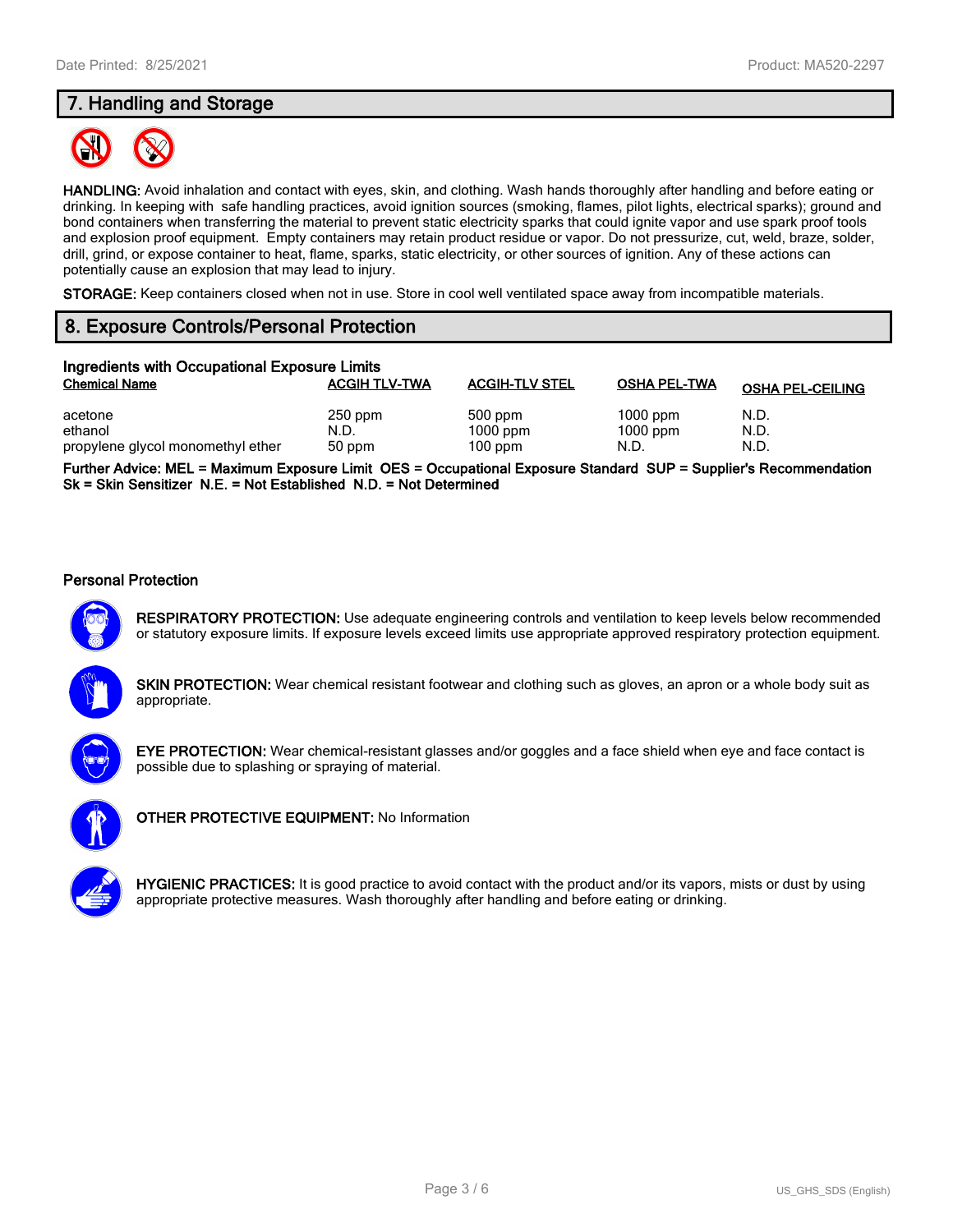# **9. Physical and Chemical Properties**

| Appearance:                    | <b>Colored Liquid</b>      | <b>Physical State:</b>                      | <b>LIQUID</b>  |
|--------------------------------|----------------------------|---------------------------------------------|----------------|
| Odor:                          | <b>Strong Solvent</b>      | <b>Odor Threshold:</b>                      | Not determined |
| Density, g/cm3:                | 0.823                      | pH:                                         | Not determined |
| Freeze Point, °F:              | Not determined             | Viscosity:                                  | Not determined |
| <b>Solubility in Water:</b>    | Not determined             | Partition Coefficient, n-octanol/<br>water: | Not determined |
| Decomposition temperature, °F: | Not determined             | <b>Explosive Limits, %:</b>                 | Not determined |
| Boiling Range, °F:             | $>100$ °F                  | Flash Point, °F:                            | $-4$ $\circ$ F |
| Combustibility:                | <b>Supports Combustion</b> | Auto-Ignition Temperature, °F:              | Not determined |
| <b>Evaporation Rate:</b>       | Faster than Diethyl Ether  | Vapor Pressure, mmHg:                       | Not determined |
| <b>Vapor Density:</b>          | Not determined             |                                             |                |

# **10. Stability and reactivity**

**N.I. = No Information**

**STABILITY:** Stable under normal conditions.

**CONDITIONS TO AVOID:** Heat, flames and sparks.

**INCOMPATIBILITY:** Acids, Bases, Oxidizing agents

**HAZARDOUS DECOMPOSITION PRODUCTS:** Not determined.

# **11. Toxicological information**

**Practical Experiences**

**EMERGENCY OVERVIEW:** No Information

**EFFECT OF OVEREXPOSURE - EYE CONTACT:** No Information

**EFFECT OF OVEREXPOSURE - INGESTION:** No Information

**EFFECT OF OVEREXPOSURE - INHALATION:** No Information

**EFFECT OF OVEREXPOSURE - SKIN CONTACT:** No Information

**CARCINOGENICITY:** No Information

## **PRIMARY ROUTE(S) OF ENTRY:**

**Eye Contact, Skin Contact, Inhalation**

# **Acute Toxicity Values**

**The acute effects of this product have not been tested. Data on individual components are tabulated below**

| CAS-No. | <b>Chemical Name</b> |  |
|---------|----------------------|--|
| 67-64-1 | acetone              |  |

**Casary Chemical Chemical LD50 Chemical LD50 Vapor LC50** 1800 mg/kg Rat 20000 mg/kg Rabbit 50.1 mg/L Rat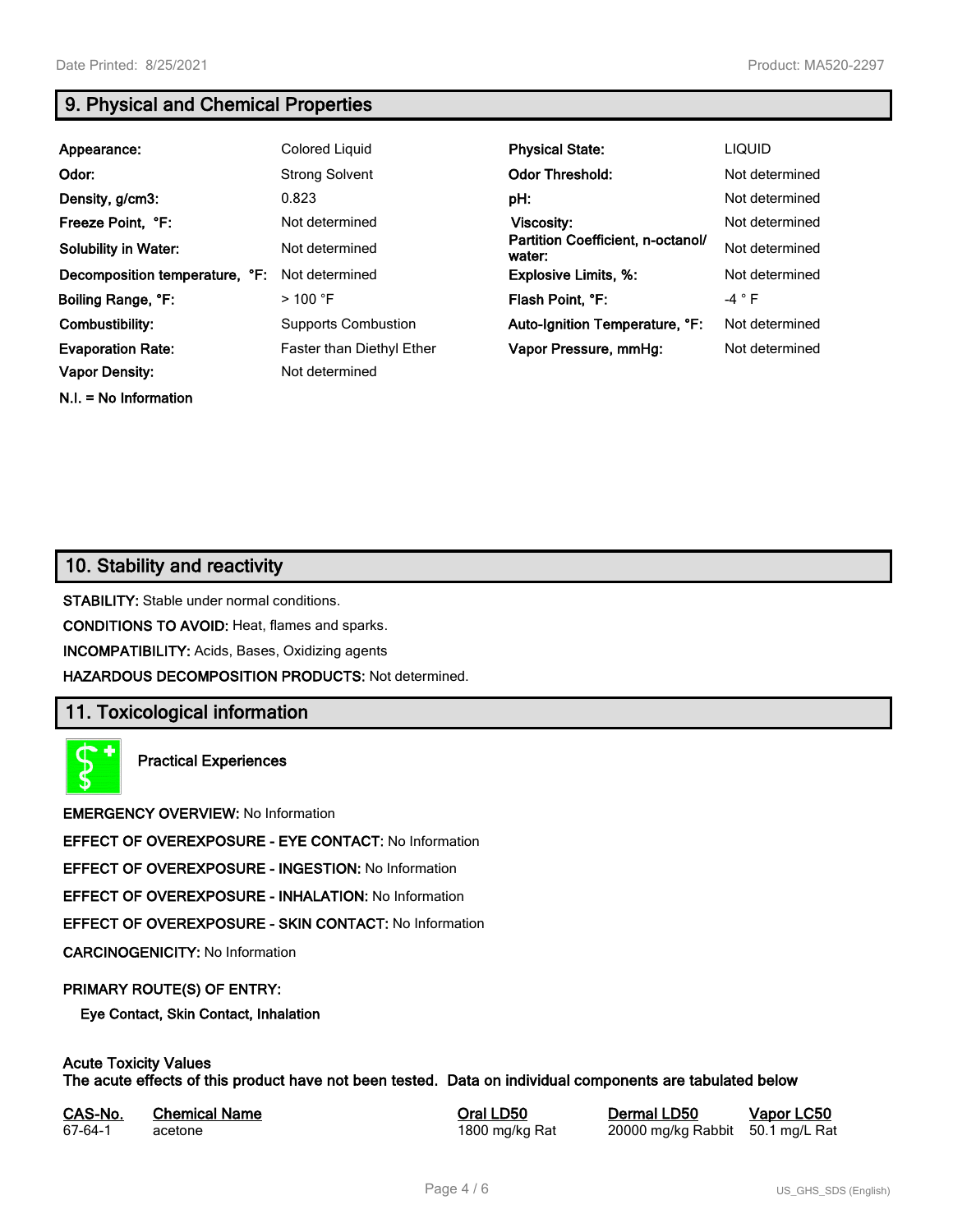64-17-5 ethanol 7060 mg/kg Rat 15,800 mg/kg 124.7 mg/L Rat 107-98-2 propylene glycol monomethyl ether 5000 mg/kg Rat 13000 mg/kg Rabbit >6 mg/L Rat

#### **N.I. = No Information**

## **12. Ecological information**

**ECOLOGICAL INFORMATION:** Ecological evaluation of this material has not been performed; however, do not allow the product to be released to the environment without governmental approval/permits.

## **13. Disposal Information**



**Product**

**DISPOSAL METHOD:** Waste from this material may be a listed and/or characteristic hazardous waste. Dispose of material, contaminated absorbent, container and unused contents in accordance with local, state, and federal regulations.

**STEPS TO BE TAKEN IN CASE MATERIAL IS RELEASED OR SPILLED:** Follow personal protective equipment recommendations found in Section VIII. Personal protective equipment needs must be evaluated based on information provided on this sheet and the special circumstances created by the spill including; the material spilled, the quantity of the spill, the area in which the spill occurred, and the training and the expertise of employees in the area responding to the spill. Never exceed any occupational exposure limits. Shut off ignition sources; including electrical equipment and flames. Do not allow smoking in the area. Do not allow the spilled product to enter public drainage system or open waterways.

# **14. Transport Information**

**SPECIAL TRANSPORT PRECAUTIONS:** No Information

**DOT:** CONSUMER COMMODITY

**IATA:** UN1263, PAINT, 3, II

**IMDG:** UN1263, PAINT, 3, II

# **15. Regulatory Information**

## **U.S. Federal Regulations:**

## **CERCLA - SARA Hazard Category**

This product has been reviewed according to the EPA 'Hazard Categories' promulgated under Sections 311 and 312 of the Superfund Amendment and Reauthorization Act of 1986 (SARA Title III) and is considered, under applicable definitions, to meet the following categories:

Fire Hazard, Acute Health Hazard

## **SARA SECTION 313**

This product contains the following substances subject to the reporting requirements of Section 313 of Title III of the Superfund Amendment and Reauthorization Act of 1986 and 40 CFR part 372:

No Sara 313 components exist in this product.

#### **TOXIC SUBSTANCES CONTROL ACT**

This product contains the following chemical substances subject to the reporting requirements of TSCA 12(B) if exported from the United States: